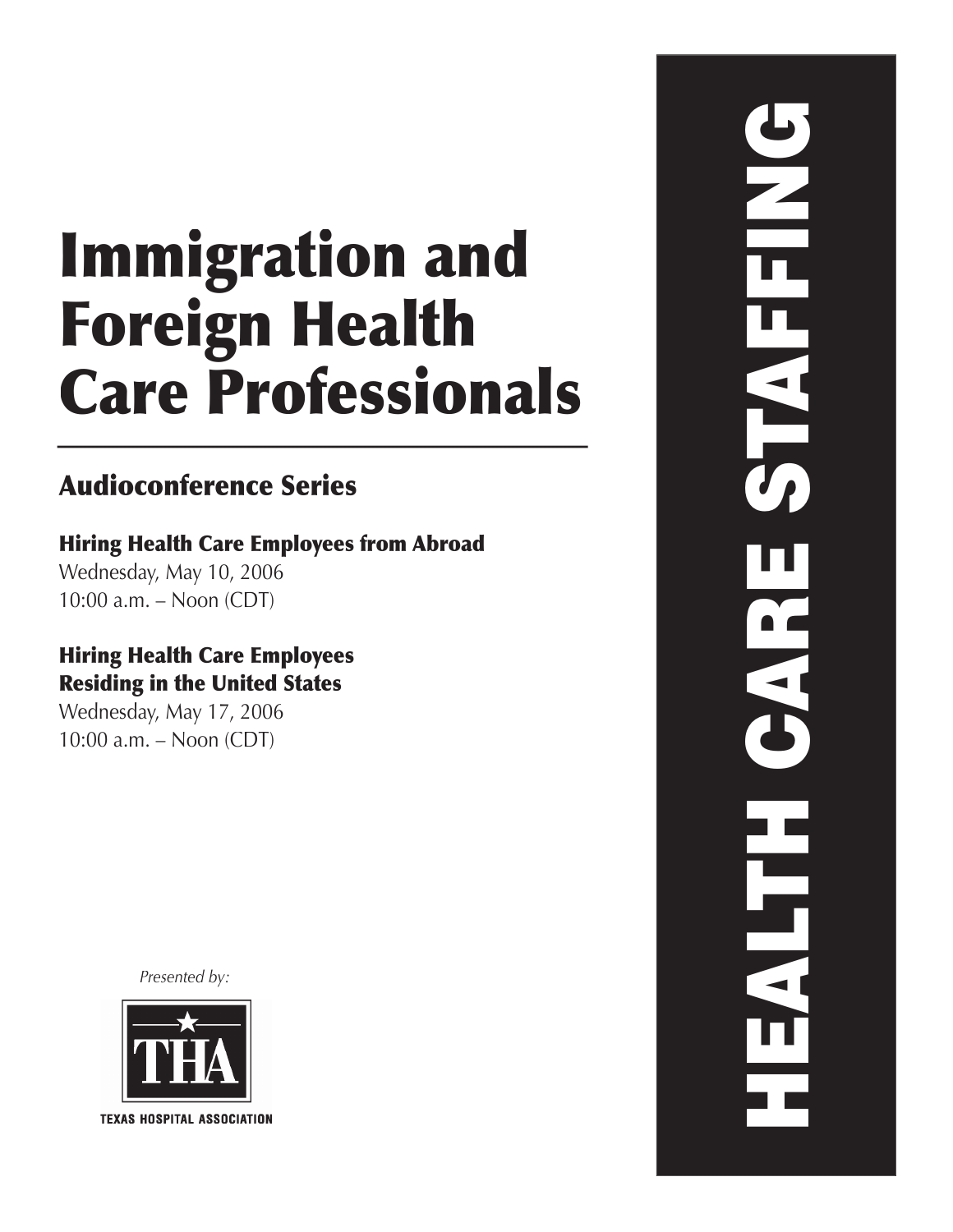# Educate Your Entire Staff Quickly and Economically!

Register for the Immigration and Foreign Health Care Professionals audioconference to educate your entire staff in a short period of time without incurring multiple registration fees or travel expenses. The registration fee includes one toll-free telephone connection to each presentation, so you can gather numerous staff members in one room to "attend" for one economical price. Prior to the event, you will receive the slide presentation, which you can distribute to all participants.

## **OVERVIEW**

This timely seminar is designed to assist attendees with human resource-related immigration issues in their hospitals. The program will address the latest immigration laws and regulations affecting the employment of foreign health care professionals and outline the best strategies to ensure timely, efficient immigration.

## TARGET AUDIENCE

Chief executive officers, chief compliance officers, chief operating officers, chief nursing officers, human resource managers and in-house counsel.

## FACULTY

## *CARL SHUSTERMAN*

Carl Shusterman served as an attorney for the U.S. Immigration and Naturalization Service (INS) from 1976 to 1982. He then entered private practice, where he is the managing partner of The Law Offices of Carl Shusterman, a five-attorney immigration law firm based in Los Angeles, Calif.



Prominent in the field of immigration law, Mr. Shusterman is particularly noted for his health care related immigration law expertise. Mr. Shusterman is an informal advisor to the American Hospital Association and is the endorsed immigration law provider for Catholic Healthcare West and DaVita.

Mr. Shusterman has testified before the U.S. Senate Sub-Committee on Immigration during a hearing entitled: "Immigration Policy, Urban and Rural Health Care Needs." He advised the

Committee on ways in which immigration laws could be changed to enable hospitals to hire foreign employees more rapidly and efficiently. He also assisted the staff of Senator Sam Brownback of Kansas in drafting legislation to achieve this goal.

Mr. Shusterman represents health care providers in all 50 states, and his firm has immigrated over 5,000 nurses and thousands of physicians and allied health care professionals.

He has been listed in "America's Best Lawyers" for ten consecutive years. Mr. Shusterman was chosen by his fellow attorneys as one of 100 "Super Lawyers" in *Los Angeles Magazine.* 

Mr. Shusterman is one of the most widely recognized and published immigration attorneys in the United States. His articles have appeared in *Modern Healthcare*, *Hospitals & Health Networks*, the *Journal of the American Medical Association*, the *New England Journal of Medicine*, *American Medical News*, *Nursing Management*, *HealthLeaders*, *Recruiting Physicians Today*, *NurseWeek* and many other health care publications. He is frequently quoted in such publications as the *Wall Street Journal* and *USA Today,* and has appeared on CNN and "Good Morning America."

He is author of *SHUSTERMAN'S IMMIGRATION UPDATE,*  a free e-mail newsletter with 43,000 subscribers in over 150 different countries.

## CONTINUING EDUCATION

Continuing Education Certificates for proof of attendance (POA) will be issued to all registrants attending each session. These certificates should be placed on file at your hospital as evidence of attendance.

The Texas Hospital Association is authorized to award 2.0 hours **per program** of pre-approved Category II (non-ACHE) continuing education credit for this program toward advancement or recertification in the American College of Healthcare Executives. Participants in this program wishing to have the continuing education hours applied toward Category II credit should list their attendance when making application to the American College of Healthcare Executives for advancement or recertification.

The Texas Hospital Association is an approved provider of continuing nursing education by the Texas Nurses Association, an accredited approver by the American Nurses Credentialing Center's Commission on Accreditation. This activity meets Type I criteria for mandatory continuing education requirements toward relicensure as established by the Board of Nurse Examiners for the State of Texas. Successful completion of each audioconference provides 2.4 contact hours. Approval as a provider refers only to recognition of the continuing education activity and does not imply endorsement or approval of any commercial product by the Texas Nurses Association, the American Nurses Credentialing Center's Commission on Accreditation or the Texas Hospital Association.

Attendance Policy: Participants who attend the entire program and complete and submit the original Certificate of Attendance and Evaluation forms will be awarded applicable continuing education credit.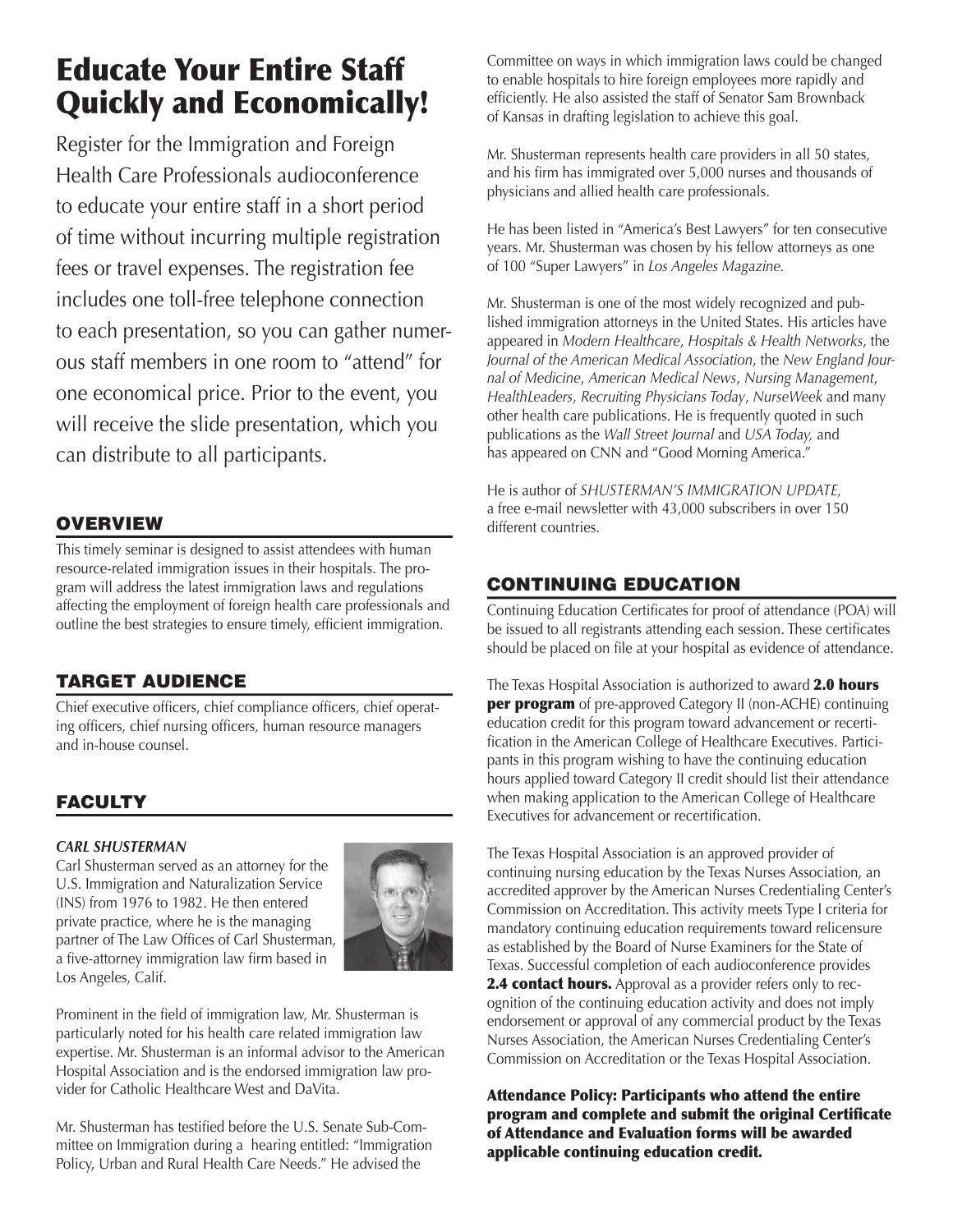# PROGRAM DETAILS

(You can attend either or both of these audioconference sessions.)

## WEDNESDAY, MAY 10, 2006

### Hiring Health Care Employees from Abroad

Login starts: 9:45 a.m. (CDT) Program: 10:00 a.m. - Noon

Program Description:

- \* Eligible Occupations and Employees
- \* Licensing and Credentialing Requirements
- \* Temporary Visas and Permanent Residence
- \* The Process Doing It Right and ASAP
- \* How to Track the Progress of Your Cases
- \* Working Together with a Law Firm & Recruiter

## WEDNESDAY, MAY 17, 2006

#### Hiring Health Care Employees Residing in the United States

Login starts: 9:45 a.m. (CDT) Program: 10:00 a.m. - Noon

Program Description:

- \* Determining a Candidate's Immigration Status
- \* Who is Eligible for a Temporary Visa?
- \* Steps Involved in Obtaining Permanent Residence
- \* Proving That There Are No Qualified U.S. Workers
- \* Dealing with the Immigration Service

## **REGISTRATION**

Registration fees are \$185 per session or \$350 for both sessions for THA members – a savings of \$20!

#### Employees of member hospitals or institutions are members of THA. If you have questions about your member status, please contact THA's Membership Department at 512/465-1517.

Fees for non-members are \$200 per session and \$380 for both sessions.

Prior to the event, you will receive instructions and passwords for accessing the event, along with the slide presentation.

Participants should register at least three business days prior to the event to ensure optimal processing of conference materials. To register, please submit the attached registration form or register online at THA's Web site, www.thaonline.org. If you have not received confirmation, via the e-mail provided on the registration form, at least five business days prior to the event, please contact the THA Registrar at 800/252-9403, ext. 1057, or via e-mail to registrar@tha.org. Without payment (via check or credit card), your registration cannot be processed, and you will not receive connection instructions.

The registration fee includes **one toll-free telephone connection** to hear the presenter. Participants are encouraged to log in 15 minutes prior to the start of the program, as the program will begin on time.

It is the responsibility of the registrant to download and/or access presentation materials prior to the day of the event. If your e-mail address changes, you do not receive an e-mail with instructions from THA or if you are unable to download or open presentation materials, please contact THA two days prior to the event to allow time to address the issue.

### SUBSTITUTION, TRANSFER AND CANCELLATION POLICY

Registrants unable to attend may send an alternate. Please notify THA prior to the program, if possible. Transfer from one THA education program to another is not permitted, and no financial credit will be granted. If a registrant cancels, the registration fee, less a 20 percent service charge, is refundable only if THA receives notice in writing at least five business days prior to the program. (Send notification via e-mail to registrar@tha.org or fax to  $512/692-2653$ .) **Once the in**structions (including access codes) have been sent, the refund will be issued only after the program runs and it is verified that the registrant did not access the pro**grams.** THA reserves the right to cancel or reschedule programs as determined necessary. If a program is canceled, full registration refunds will be issued.

If you have **content questions** or **special needs** that require accommodation, please contact THA's Education Department at 512/465-1055 or via e-mail to abuck@tha.org.